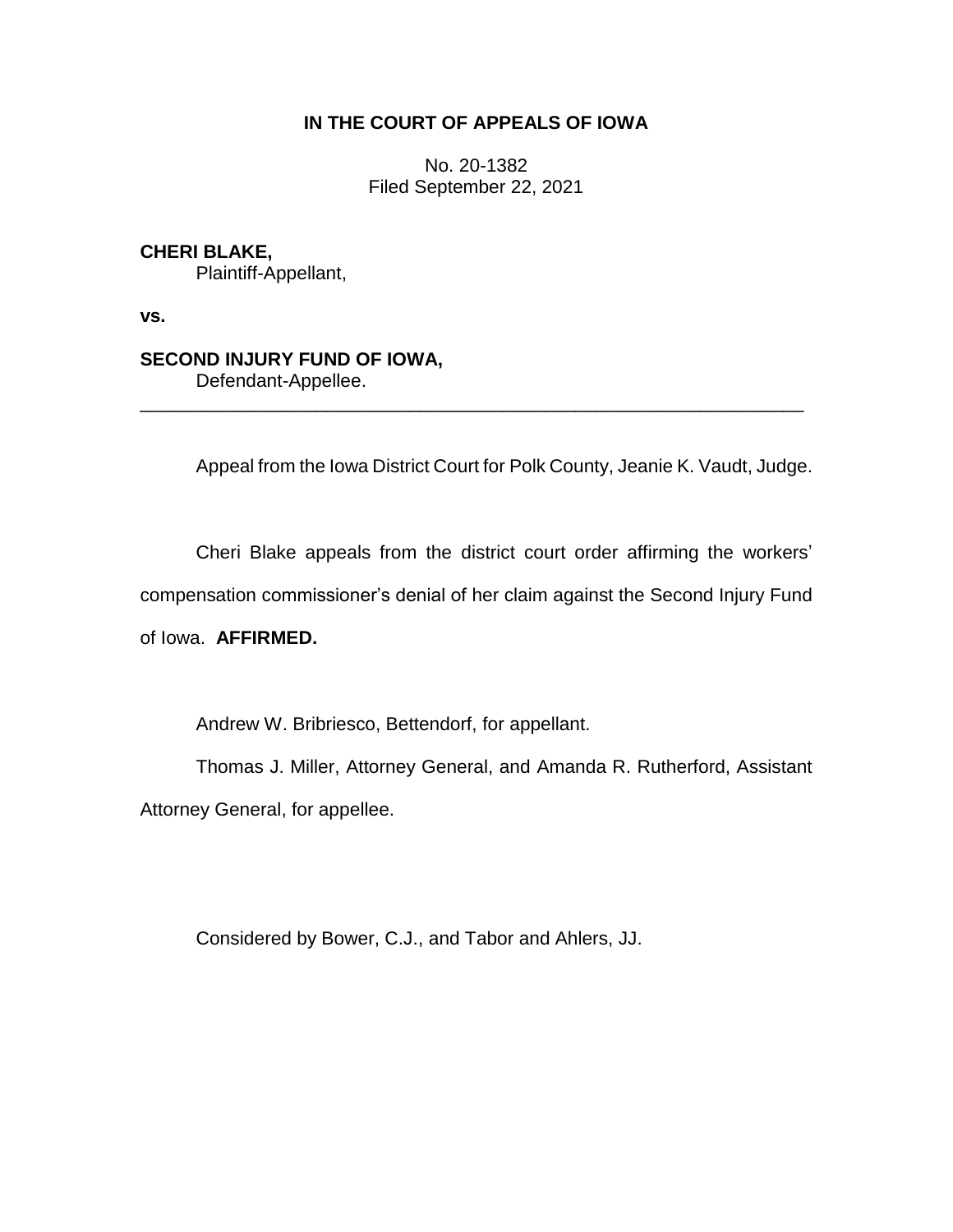**AHLERS, Judge.**

 $\overline{a}$ 

Cheri Blake has been afflicted with Graves' disease since  $2010.<sup>1</sup>$  The disease causes Blake to experience leg cramps, insomnia, headaches, weight loss, anxiety, racing heartbeat, rough skin, and blurry vision caused by pressure behind her eyes. In 2016, she sustained an injury to her right hand at work.

There is no dispute Blake qualified for workers' compensation benefits based on the 2016 work injury. The dispute leading to this appeal is whether the eye problems Blake experiences because of her Graves' disease are a "first qualifying injury" within the context of Iowa's Second Injury Compensation Act. *See* Iowa Code §§ 85.63–85.69 (2020). If the eye problems caused by her Graves' disease are a "first qualifying injury," Blake is eligible for benefits from the Second Injury Fund (the Fund). If they are not, she is ineligible for those benefits. The workers' compensation commissioner determined the eye problems did not so qualify and denied Blake's claim for benefits from the Fund. On judicial review, the district court affirmed the commissioner's ruling. Blake appeals.

In our judicial review of an agency's decision, we apply the standards in Iowa Code chapter 17A to determine whether we reach the same conclusion as the district court. *Brewer-Strong v. HNI Corp.*, 913 N.W.2d 235, 242 (Iowa 2018). In reviewing the workers' compensation commissioner's interpretation of Iowa Code chapter 85, we review for errors at law rather than deferring to the commissioner's interpretation. *Gumm v. Easter Seal Soc'y of Iowa, Inc.*, 943

 $1$  The record establishes that Graves' disease is an immune system disorder causing overactivity of the thyroid. The disease results in a wide range of symptoms occurring all over the body.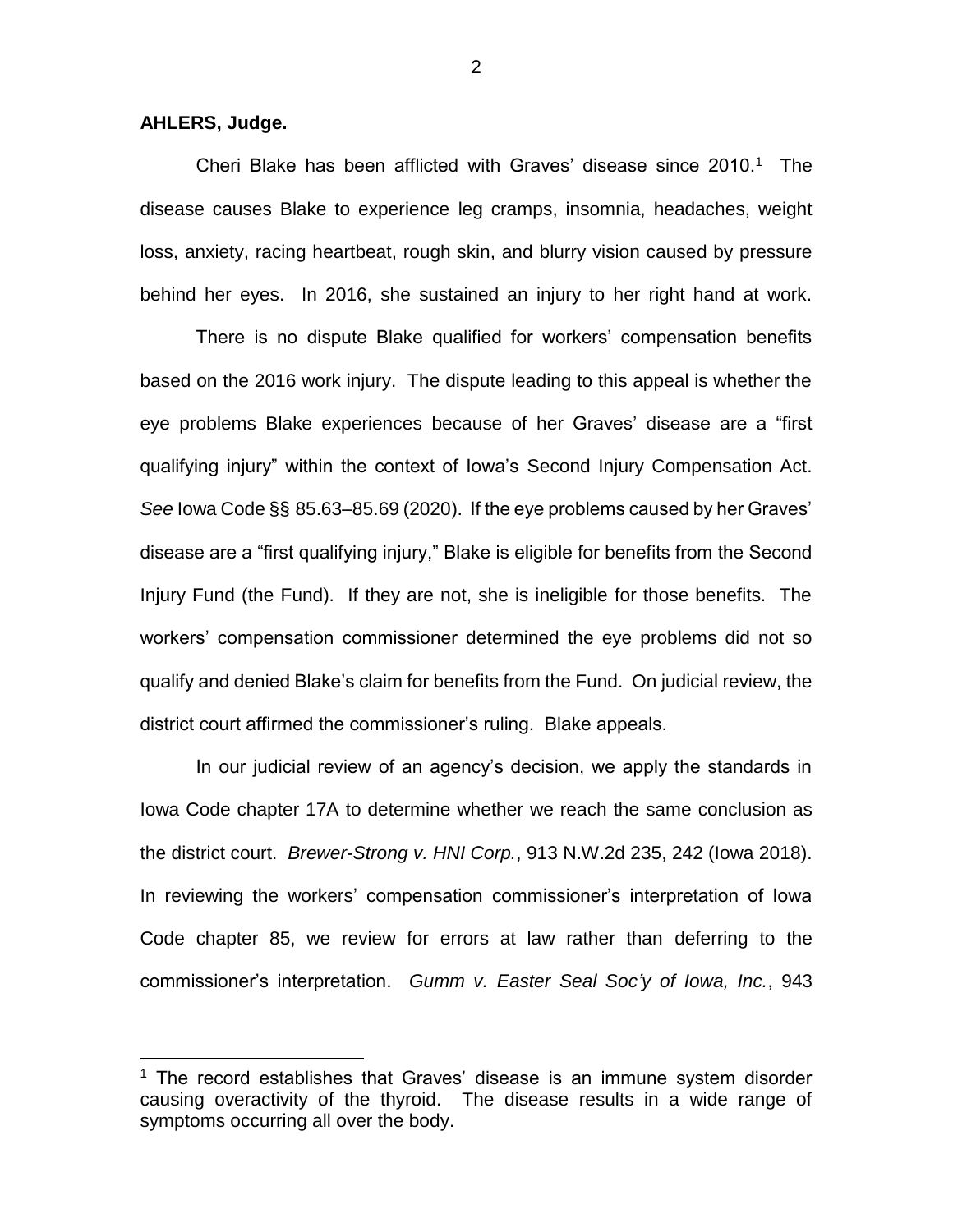N.W.2d 23, 28 (Iowa 2020). We are bound by the commissioner's factual findings if they are supported by substantial evidence. *Id.* Substantial evidence is evidence that a reasonable mind would find adequate to reach the same conclusion. *Evenson v. Winnebago Indus., Inc.*, 881 N.W.2d 360, 366 (Iowa 2016).

Before delving into the details of the issue at hand, we provide a brief overview of second injury funds:

A second injury fund is a special fund established within the administrative framework of a state workers' compensation system. The fund is designed to insure that an employer who hires a handicapped worker will not be responsible for disability benefits for a greater disability than actually occurred while the handicapped worker was employed by that employer, in the event such a worker suffers a subsequent or second injury on the job. The theory of the system is that the employer pays only the benefits that are due for the subsequent or second injury. The employee is nevertheless fully compensated because the fund pays the difference between the amount the employee actually receives from the employer for the second injury and the amount the employee would have received for the resulting condition if there had been no prior disability.

Harry W. Dahl, *The Iowa Second Injury Fund—Time for Change*, 39 Drake L. Rev.

101, 102–03 (1989).

Iowa's version of a second injury fund is found in Iowa Code sections 85.63

through 85.69. The heart of the statutory scheme is found in section 85.64(1),

which states:

If an employee who has previously lost, or lost the use of, one hand, one arm, one foot, one leg, or one eye, becomes permanently disabled by a compensable injury which has resulted in the loss of or loss of use of another such member or organ, the employer shall be liable only for the degree of disability which would have resulted from the latter injury if there had been no pre-existing disability. In addition to such compensation, and after the expiration of the full period provided by law for the payments thereof by the employer, the employee shall be paid out of the "Second Injury Fund" created by this division the remainder of such compensation as would be payable for the degree of permanent disability involved after first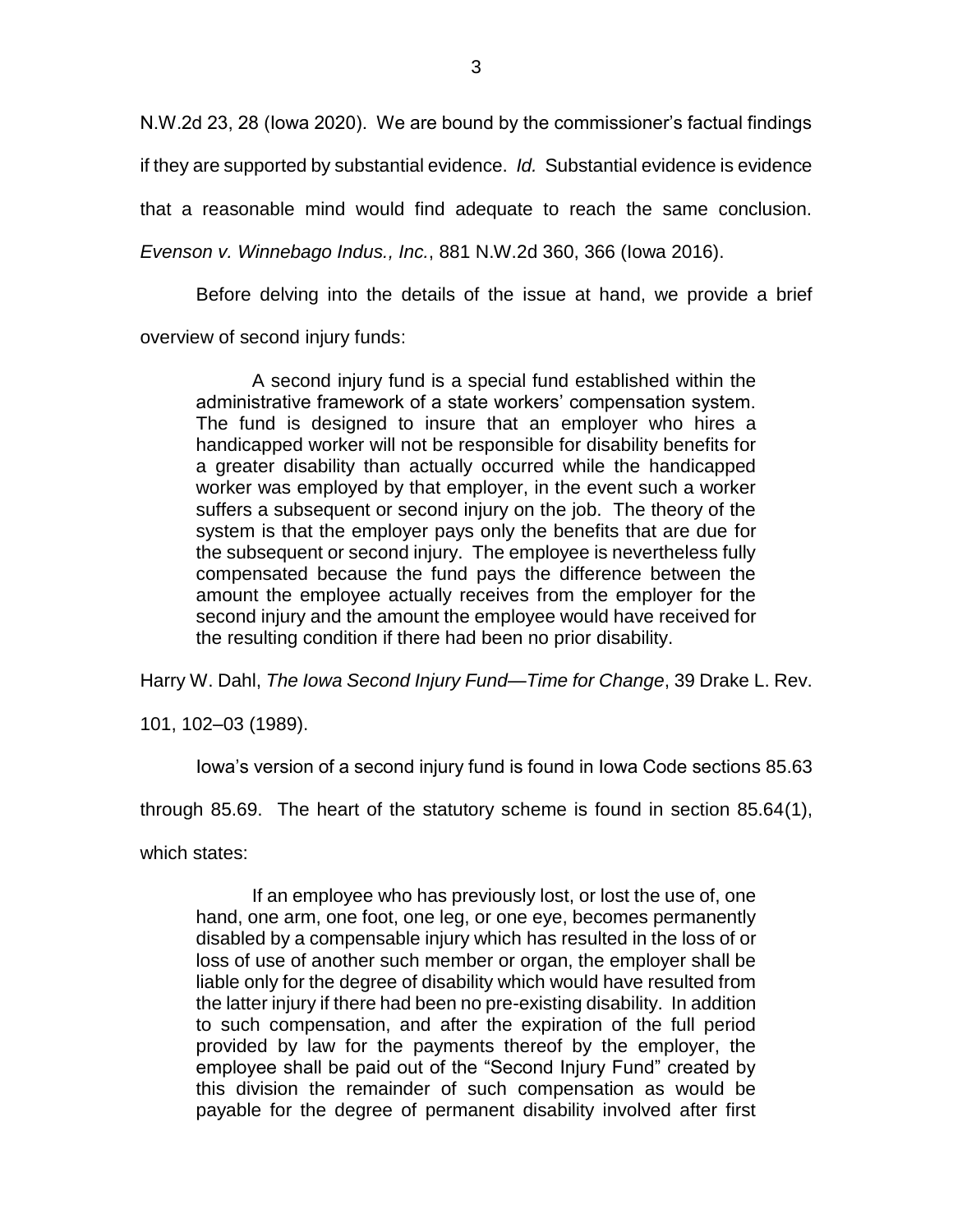deducting from such remainder the compensable value of the previously lost member or organ.

To establish entitlement to benefits from the Fund under this section, Blake must prove:

(1) she sustained a permanent disability to a hand, arm, foot, leg, or eye<sup>[2]</sup> (a first qualifying injury); (2) she subsequently sustained a permanent disability to another such member through a work-related injury (a second qualifying injury); and (3) the permanent disability resulting from the first and second injuries exceeds the compensable value of "the previously lost member."

*Gregory v. Second Inj. Fund of Iowa*, 777 N.W.2d 395, 398–99 (Iowa 2010). The

fighting issue here is whether Blake proved the first element.

Blake asserts the impairment to her eye caused by her Graves' disease constitutes a first qualifying injury because she has "lost the use of" one of her eyes. The Fund does not claim the first qualifying injury must be traumatic, workrelated, or compensable. Rather, it asserts a first qualifying injury requires a disability to at least one of the enumerated members, not a disability to the body as a whole that results in symptoms to one of the enumerated members. Both parties claim case law supports their position.

Blake asserts *Gregory* dictates the outcome here. We disagree. In *Gregory*, the claimant's first injury was to her hand—an enumerated member—but the hand injury also caused shoulder impairment and was therefore compensated as an nonscheduled injury under section  $85.34(2)(u).<sup>3</sup>$  777 N.W.2d at 400. Even

 $\overline{a}$ 

<sup>&</sup>lt;sup>2</sup> Throughout this opinion, we will refer to a hand, arm, foot, leg, or eye as an "enumerated member."

<sup>3</sup> When *Gregory* was decided, a shoulder injury was a nonscheduled injury. *See 777* N.W.2d at 397. In 2017, the legislature amended Iowa Code section 85.34 to change a shoulder injury to a scheduled injury. *See* 2017 Iowa Acts ch. 23, § 7 (codified at Iowa Code  $\S$  85.34(2)(n)).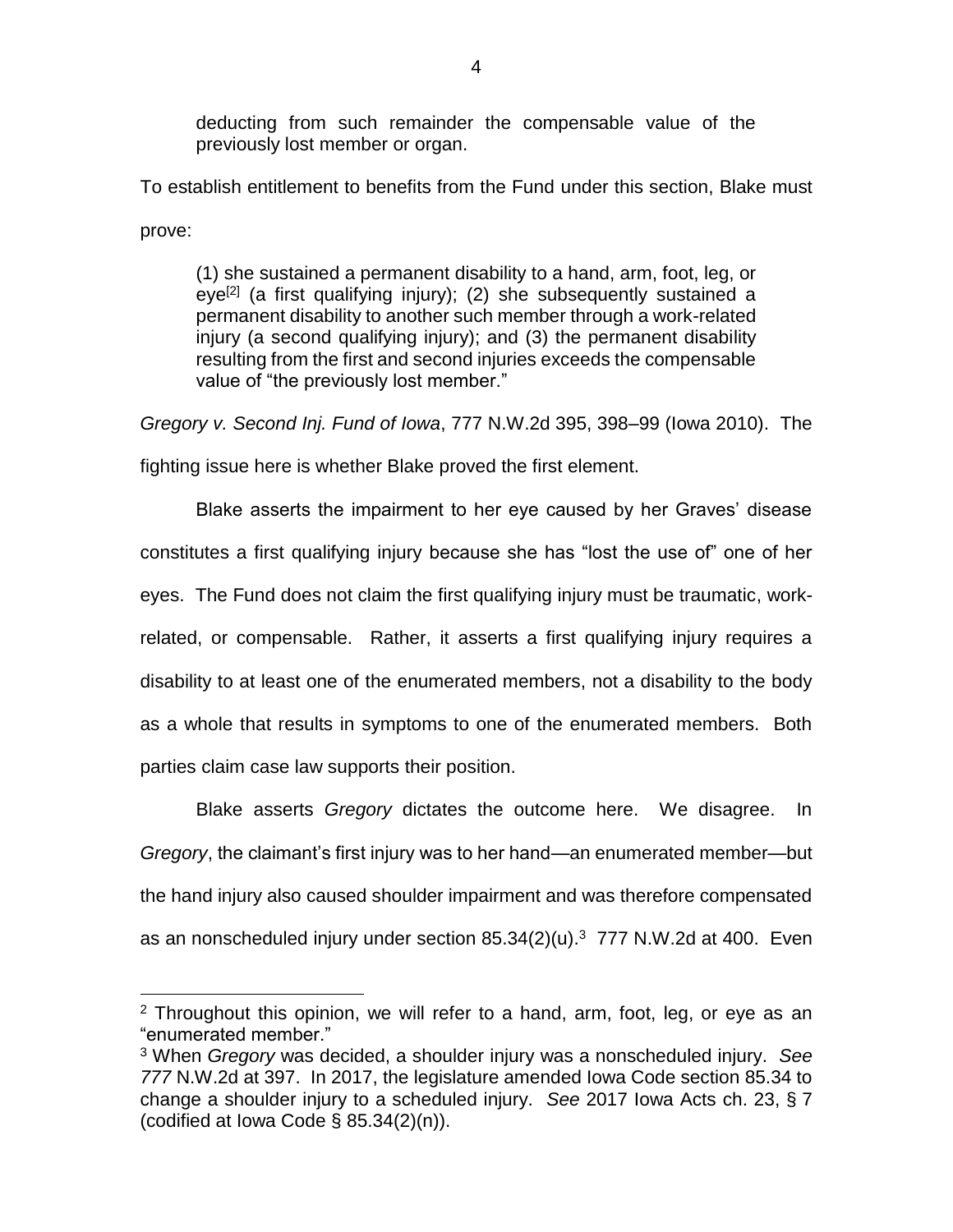though the hand injury was combined with disability in unenumerated body parts, the supreme court determined the hand injury was still a first qualifying injury because the legislature "did not intend to disadvantage claimants with histories of more complex combinations of enumerated and unenumerated member injuries." *Id.* at 401. In essence, *Gregory* held that an injury to an enumerated member constitutes a first qualifying injury even though the injury also causes impairment to the body as a whole. In Blake's case, we have the opposite of the situation in *Gregory*—an impairment to the body as a whole that also causes impairment to an enumerated, scheduled member.<sup>4</sup> This factual difference distinguishes *Gregory* and makes it inapplicable to this case. Therefore, we look to other authority.

We are not in completely uncharted water when *Gregory* does not apply, as there are several cases addressing similar issues that favor the Fund's position. In *Stumpff v. Second Injury Fund of Iowa*, the supreme court determined that an injury to a finger (an unenumerated member) that also affected the hand (an enumerated member) did not constitute a first qualifying injury. 543 N.W.2d 904,

 $\overline{a}$ 

<sup>4</sup> The commissioner found Blake's Graves' disease was an injury to or condition of the body as a whole, rather than an injury to or condition of her eye. This factual finding is supported by substantial evidence in the record and is binding on us. *See Gumm*, 943 N.W.2d at 28 (holding appellate courts are bound by the factual findings of the commissioner when supported by substantial evidence). Both parties agree that Graves' disease is responsible for Blake's eye impairment. Evidence presented supports a finding that Graves' disease, as a condition that affects the endocrine system, is considered a permanent impairment to the body as a whole under the AMA Guides to the Evaluation of Permanent Impairment, Fifth Edition. Blake herself testified that she suffers from a wide array of symptoms, only one of which is vision impairment. Blake does not have any work restrictions due to her eye symptoms and does not receive any treatment for her eyes aside from the medication she takes to address her Graves' disease in general. She also does not wear prescription eyeglasses. This evidence constitutes substantial evidence supporting the commissioner's findings.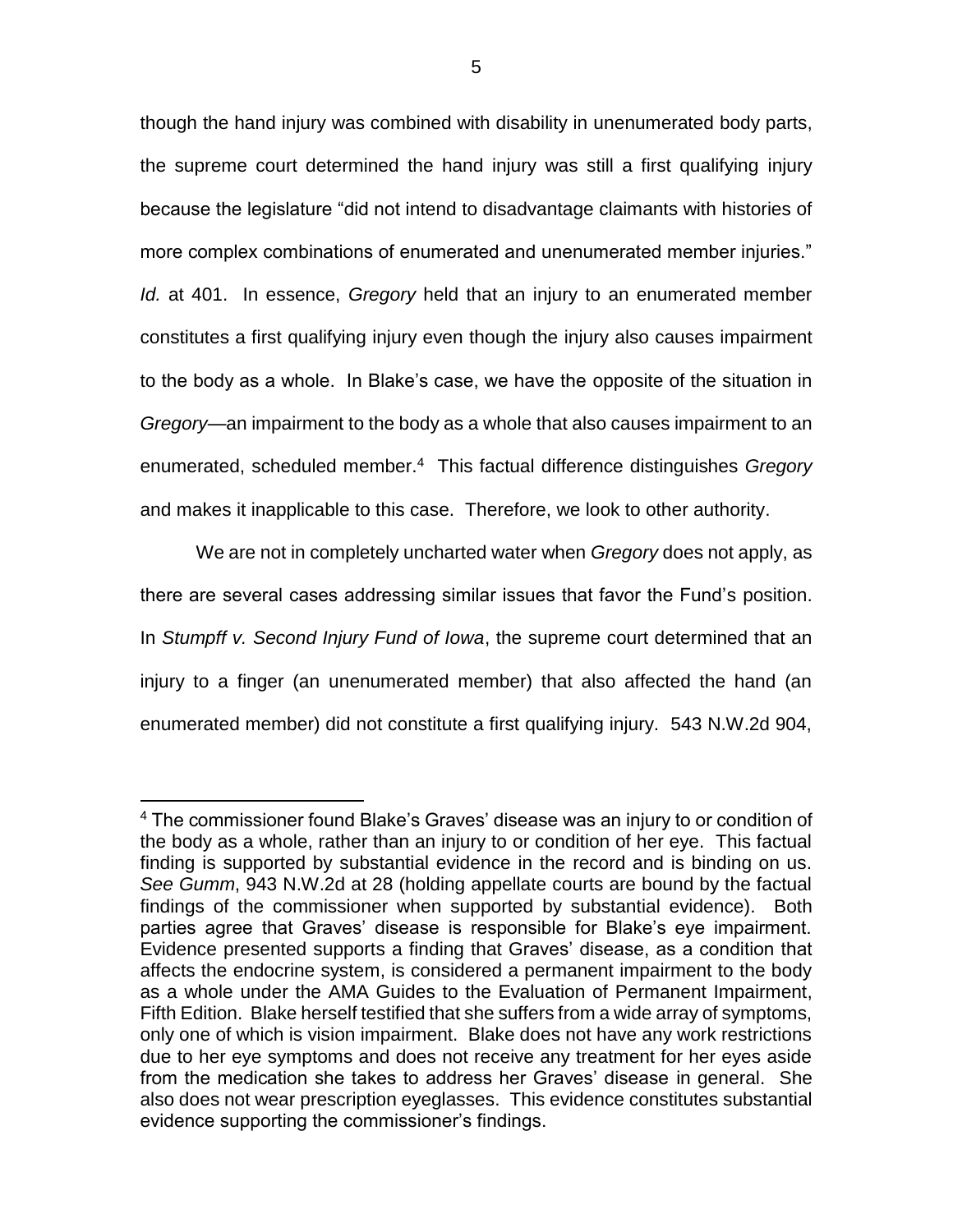906 (Iowa 1996). Following the same logic, Blake's disability to her body as a whole that also affects an eye does not constitute a first qualifying injury.

Similarly, our supreme court has expressly rejected the argument that an unscheduled injury that affects an enumerated member is enough to trigger the Fund's liability—the same argument Blake makes here. In *Second Injury Fund of Iowa v. Nelson*, the claimant sustained a first qualifying injury to his leg. 544 N.W.2d 258, 262 (Iowa 1995). Later, he sustained an injury to his shoulder that impaired the functionality of his arm (an enumerated member). *Id.* The supreme court rejected the claimant's argument than an injury that "merely affects a[n enumerated,] scheduled member" is enough to qualify as an injury that triggers the Fund's liability. *Id.* at 269.

Recognizing the negative impact *Nelson* has on her claim, Blake tries to distinguish the case by pointing out that it addressed what constituted a second qualifying injury, not what constituted a first qualifying injury. We find this distinction unpersuasive. Section 85.64(1) addresses a first qualifying injury as one in which the claimant "has previously lost, or lost the use of, one hand, one arm, one foot, one leg, or one eye," and then refers to the second qualifying injury as one "which has resulted in the loss of or loss of use of another such member or organ." By the plain language of the statute, first and second qualifying injuries are determined in the same way. In addition, our supreme court has made it clear that the reasoning to determine whether a second injury qualifies is the same as the reasoning to determine whether a first injury qualifies. *See Gregory*, 777 N.W.2d at 400 (noting the reasoning of what constitutes a second injury is relevant